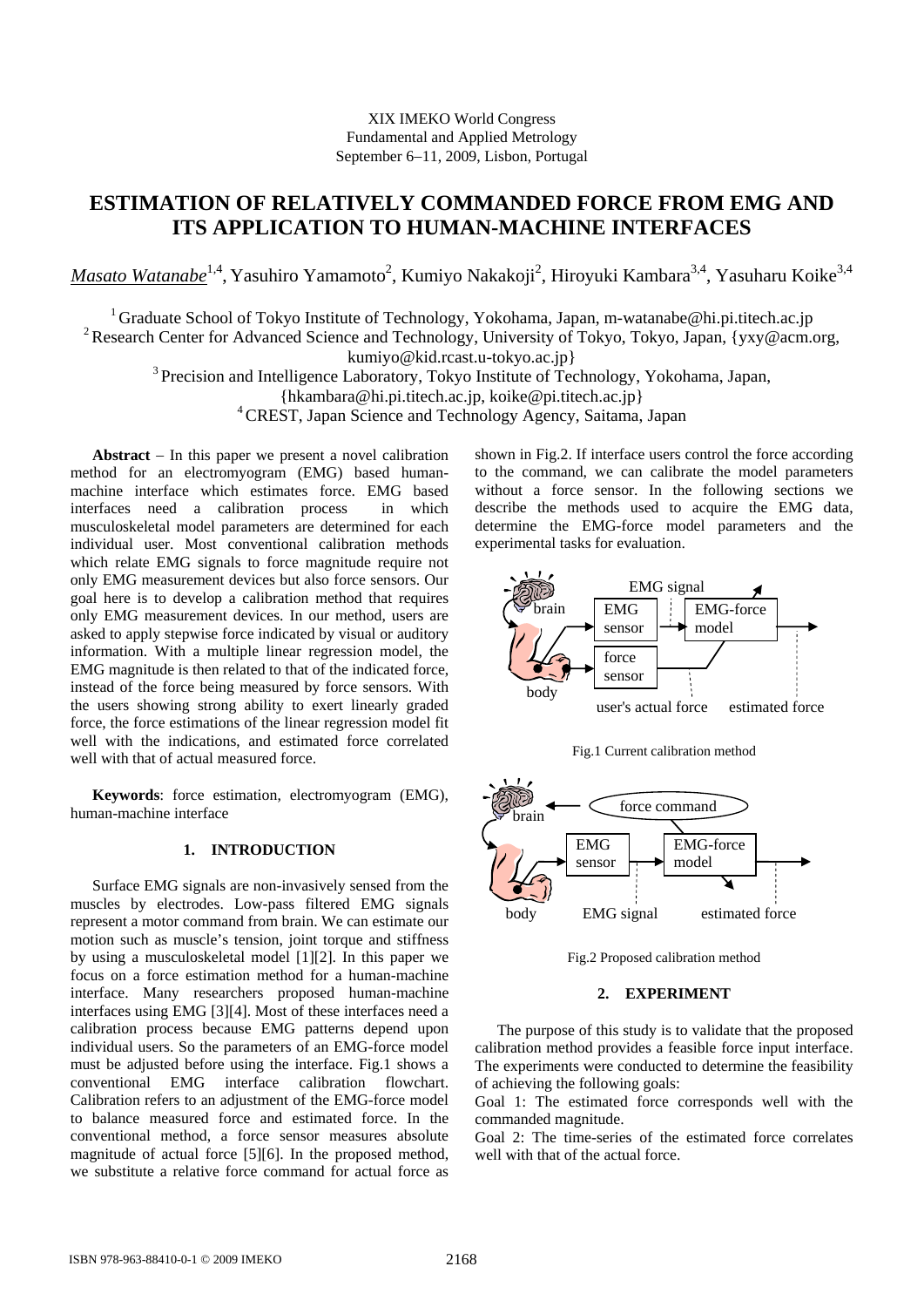#### *2.1 Experimental design and apparatus*

Eleven healthy subjects (10 male, 1 female) performed isometric contractions composed of flexion and extension about the wrist. The subject's right forearm was fixed to a cuff, as shown in Fig.3. They were asked to control their wrist according to the experimenter's force magnitude command.

The command was randomly selected from the following three magnitude labels:

Label1: base magnitude, which was determined for each subject

Label2: twice lablel1's magnitude

Label3: 3 times label1's magnitude

All subjects were asked to concentrate on the force magnitude during the experiment. In each trial, subjects were asked to keep the force magnitude constant from start to stop, as shown in Fig.4. The notification of label, start and stop were given verbally. Experiment was composed of 180 trials: 3 labels  $x$  30 trials/label  $x$  2 directions (flexion/extension). The first 30 trials of flexion and extension were used to calibrate the EMG-force model and remaining trials were used for evaluation.



Fig.3 Experimental setup



Fig.4 Protocol of force input task

## *2.2 Data aquisition*

EMG signals were recorded at 2000 Hz from four electrodes attached to the surface of the subject's right forearm. Measured muscles were the flexor carpi ulnaris (FCU), flexor carpi radialis (FCR), extensor carpi ulnaris (ECU) and extensor carpi radialis longus (ECRL). Subjects' actual force was recorded at 200 Hz from a force sensor mounted under the cuff.

#### *2.3 EMG-force estimation model*

In this study we used a simple linear model to estimate force from EMG as shown in Equation (1), where  $b_0$  is a bias,  $b_1$  to  $b_4$  are conversion coefficients and  $x_1$  to  $x_4$  are lowpass filtered EMG signals (*x*1: FCU, *x*2: FCR, *x*3: ECRL, *x*4: ECU).

$$
\hat{y} = b_0 + \sum_{i=1}^{4} b_i x_i
$$
 (1)

We used a multiple regression algorithm to determine conversion coefficients. Since the subject's actual force shape is unknown, we had to detect the timing for when the subject's output reached commanded magnitude. We assume the peak EMG of mean agonist muscle as the timing shown in Fig.5.



#### *2.4 Evaluation*

Due to the commanded force being a relative value, we could not compare estimated and measured force directly. So we used the following two indexes for evaluation. The first index is relative error defined as Equation  $(2)$ , where  $y_c$ is commanded force and  $\hat{y}$  is estimated force. Small relative error indicates achievement of Goal 1. The second index is correlation coefficient which represents the timeseries similarity of estimated force to that of measured force. The value of correlation coefficient equalling one indicates achievement of Goal 2.

$$
e = \frac{|y_c - \hat{y}|}{|y_c|} \tag{2}
$$

#### **3. RESULT**

Fig.6 shows relative error. As the number of trials per label increased, mean relative error decreased and converged to about 0.35. Fig.7 shows correlation coefficient. Mean correlation coefficient reached 0.9 when the number of trials equaled two, then increased gradually. After the number of trial reached 5, mean correlation coefficient changed little.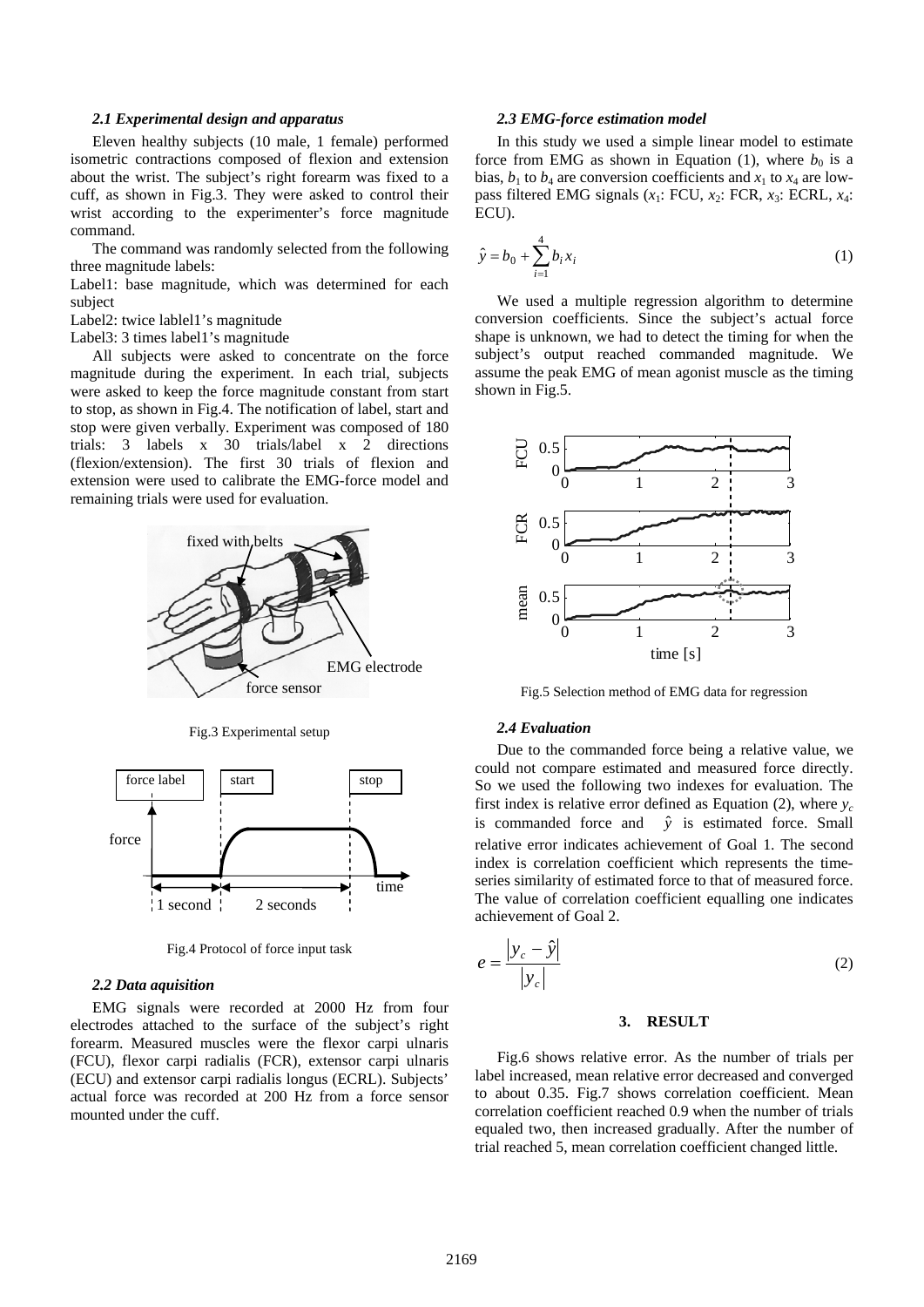

Fig.6 Relative error with varying number of trials/label



Fig.7 Correlation coefficient with varying number of trials/label



Fig. 8 Relative error with varying number of labels



Fig.9 Correlation coefficient with varying number of labels

Fig.8 and Fig.9 show relative error and correlation coefficient with the number of trials fixed to 5. As the number of labels increased, the mean and S.D of relative error decreased. Fig.9 shows that correlation coefficient improved with the number of labels, just relative error did.

# **4. DISCUSSION**

#### *4.1 Appropriate number of labels and trials*

Fig.8 and Fig9 suggest that a calibration with 2 or 3 labels is better than a single label calibration, which is similar to 100% maximum voluntary contraction (MVC) calibration. The indexes of estimation accuracy increased with the number of labels. But it is difficult to increase the number of labels. Fig.10 shows mean magnitude of measured force. The magnitudes were converted to relative values because the mean magnitudes of label 1 were different among individuals. As the labels increased, mean force magnitude differed from commanded magnitude and the variance increased. Thus if we used over 3 labels the estimation accuracy would be worse.



Fig.10 Relationship between commanded label and measured force